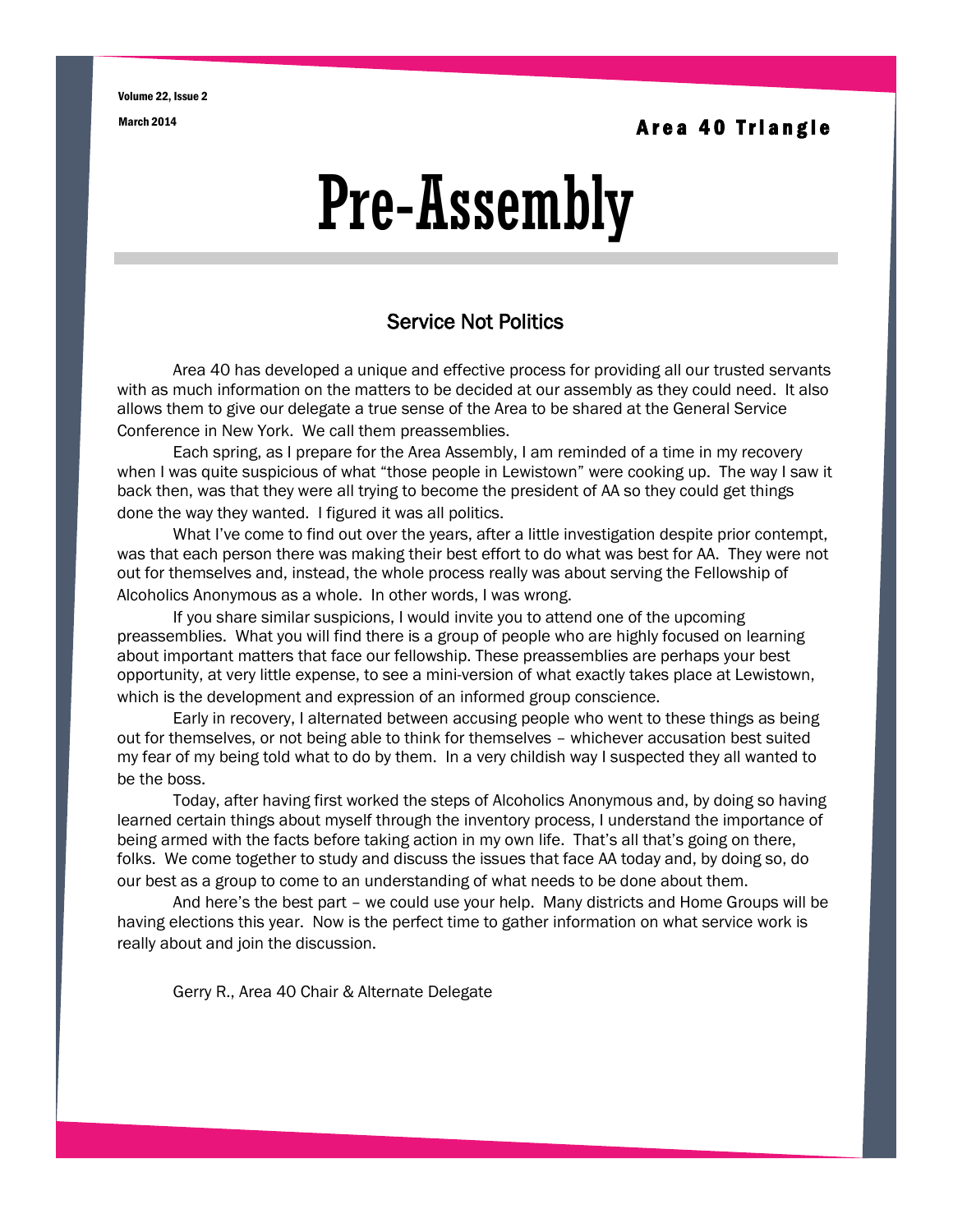| <b>DCMs</b> | <b>NAME</b> |  |  | <b>EMAIL</b>                        |
|-------------|-------------|--|--|-------------------------------------|
| District 11 | Mike D.     |  |  | dcm11@aa-montana.org                |
| District 12 | Daniel M.   |  |  | dcm12@aa-montana.org                |
| District 21 | Joe G.      |  |  | dcm21@aa-montana.org                |
| District 23 | Mary M.     |  |  | dcm23@aa-montana.org                |
| District 31 | Kathy B.    |  |  | dcm31@aa-montana.org                |
| District 41 | Chris W.    |  |  | Dcm41@aa-montana.org                |
| District 42 | Beth Z.     |  |  | dcm42@aa-montana.org                |
| District 51 | Dan F.      |  |  | dcm51@aa-montana.org                |
| District 61 | Karla B.    |  |  | dcm61@aa-montana.org                |
| District 71 | Betty P.    |  |  | dcm71@aa-montana.org                |
| District 72 | Ray M.      |  |  | dcm72@aa-montana.org                |
| District 81 | Sherry C.   |  |  | dcm81@aa-montana.org                |
| District 91 | Paul L.     |  |  | dcm91@aa-montana.org                |
| District 93 | Mike M      |  |  | dcm93@aa-montana.org<br><b>NAME</b> |

| NON-VOTING | <b>NAME</b> |  |  | <b>EMAIL</b>             |
|------------|-------------|--|--|--------------------------|
| Advisor    | Terry S.    |  |  | advisor@aa-montana.org   |
| Archivist  | Earl F.     |  |  | archivist@aa-montana.org |
| Webmaster  | Alex M.     |  |  | webmaster@aa-montana.org |

| <b>POSITION</b>           | <b>NAME</b> |  | <b>EMAIL</b>               |
|---------------------------|-------------|--|----------------------------|
| Delegate                  | Sharon .S   |  | delegate@aa-montana.org    |
| Area Chair/Alt Delegate   | Gerry R.    |  | chair@aa-montana.org       |
| Secretary                 | Mary M.     |  | secretary@aa-montana.org   |
| <b>Treasurer</b>          | Libbie L.   |  | treasurer@aa-montana.org   |
| <b>Archives</b>           | Kira A.     |  | archives@aa-montana.org    |
| <b>CPC</b>                | Serena R.   |  | cpc@aa-montana.org         |
| Corrections               | Lee G.      |  | corrections@aa-montana.org |
| Grapevine                 | Sam B.      |  | grapevine@aa-montana.org   |
| Literature                | Nick D.     |  | literature@aa-montana.org  |
| <b>Public Information</b> | Luke S.     |  | pi@aa-montana.org          |
| <b>Treatment</b>          | Brandon M.  |  | treatment@aa-montana.org   |
| <b>Triangle Editor</b>    | Erin G.     |  | triangle@aa-montana.org    |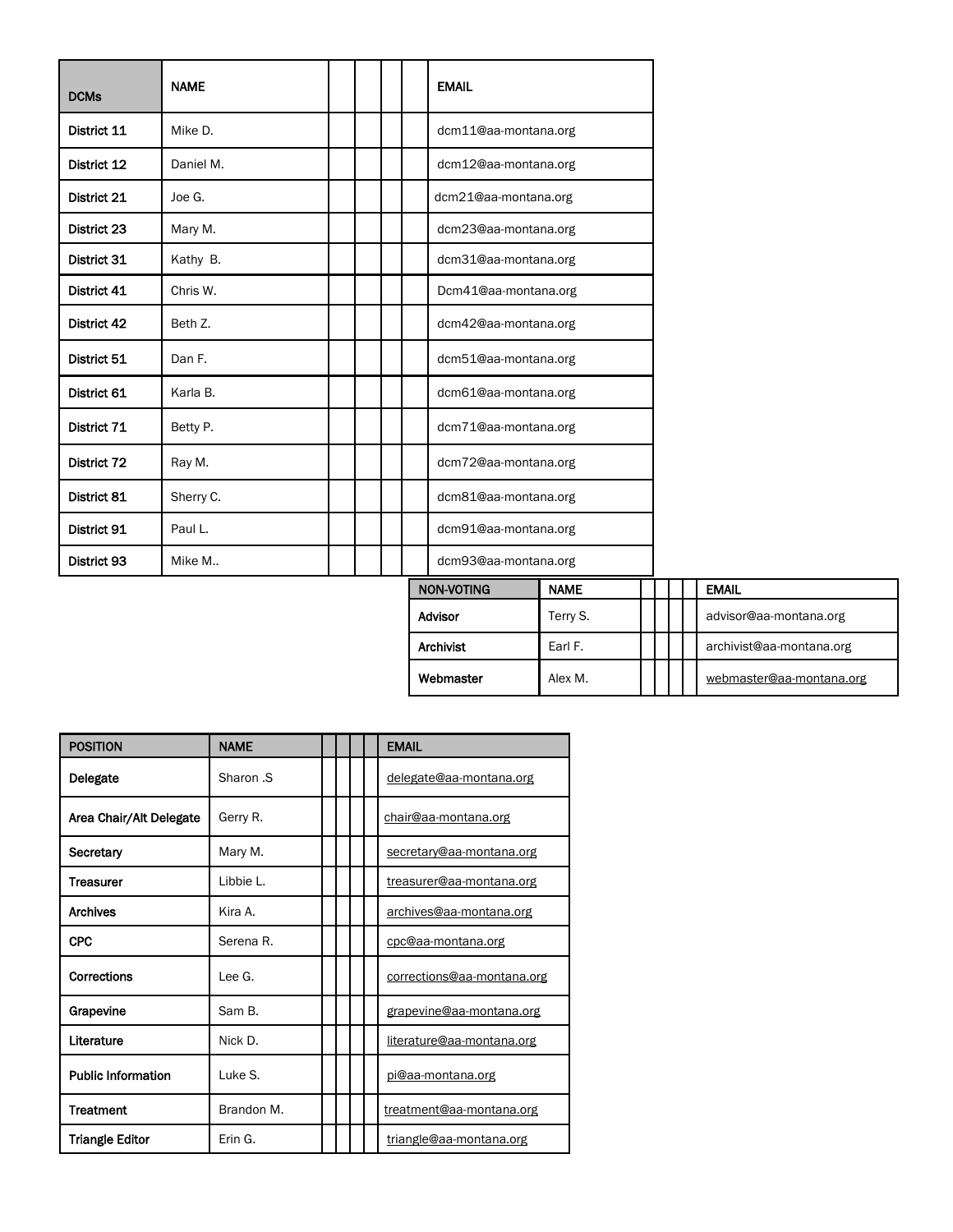## LUSH

Define according to Merriam-Webster:

Lush (*noun)* a person who is often drunk Lush (*adjective)* having a lot of full and healthy growth

How embarrassed I was on that trip many years ago when one of my fellow travelers called me a lush; the truth hurts. The embarrassment was not enough to get me to stop; just a nervous laugh!

How grateful that the adjective describes my life today and that I haven't been called a lush in a long time, but I do have a lush life! This is what the steps of Alcoholics Anonymous can do for a lush like me! The full and healthy grown does take some work, but it is so worth it!

About 450 members of A.A., mostly from the region which includes Montana, Wyoming, North and South Dakota, Minnesota, Iowa and Nebraska attended the West Central Regional A.A. Service Conference (WCRAASC) in Minneapolis this past weekend. Among them were 12 A.A. members from Area 40. Thanks to the generous contributions of A.A. groups in Area 40, Gerry R., your Alternate Delegate, and I were able to attend, with our expenses paid by the Area treasury. I am grateful to serve in an Area where this is possible, and I thank you.

The regional conference is an opportunity for A.A. members of the region (Montana, Wyoming, North and South Dakota, Minnesota, Iowa and Nebraska) to share experience, strength and hope about how to assure that the hand of A.A, carrying A.A.'s message, is there when an alcoholic reaches out for help.

The theme of the conference was "Communicating Our Legacies — Vital in a Changing World" with presentations and sharing on "Recovery, Unity, and Service — Our Responsibility", "Passing it On Through Sponsorship", and "Participating In Our Common Welfare Through Contributions". There were breakout sessions giving members opportunities to discuss concerns and share experience about service committees (Archives, Newsletter, CPC, PI, Treatment, Grapevine, Literature, Remote Communities, and Corrections), as well as GSRs, DCMs, Delegates and Trustees, and members interested in self support. We had our first opportunity to study and discuss the General Service Conference Agenda Items and got to meet and spend the weekend with our new U.S. Trustee-at -Large, Bob W. and hear his story.

Our own Andrew W., Regional Trustee, closed the conference with his report. A written copy of his report will be available through your DCM later this month.

Karla, DCM from District 61, will be providing a report on the WCRAASC at the Spring Assembly April 11-13. And, a copy of her report will be in the minutes from the Assembly which will be available in early May.

Thank you for the group contributions that make it possible for your trusted servants, and thus your group, to participate in A.A. as a whole and for the LUSH life I have as a result of this opportunity. Sharon S., Area 40 Delegate, Panel 63

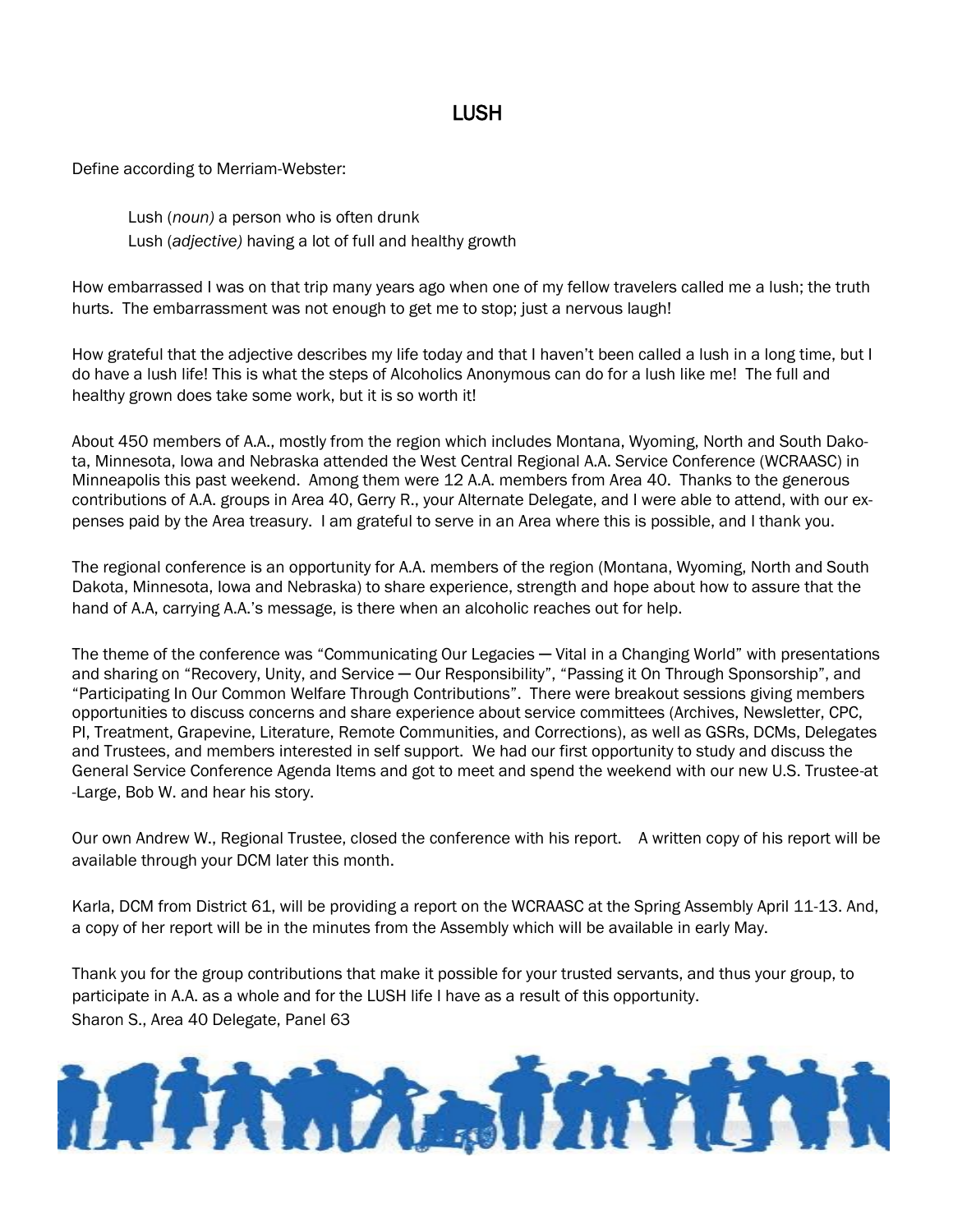## Area 40 Spring Assembly Agenda Yogo Inn – Lewistown, MT April 11-13, 2014

#### **FRIDAY SESSION**

|                         | 8:00-10:00 GSR and DCM Welcome Session and Area Standing Committee Chair Welcome Session -<br>the Area 40 Delegate and Area Chair<br>(GSR's, please sign in with your District's DCM at this time) |
|-------------------------|----------------------------------------------------------------------------------------------------------------------------------------------------------------------------------------------------|
|                         | 7:30-8:00 GSR's and visitors sign in with your District's DCM. (DCM's please give the sign in<br>sheets to the Area Secretary no later than noon.)                                                 |
| $8:00 - 9:00$           | Welcome-Serenity Prayer, Traditions, Concepts, Housekeeping                                                                                                                                        |
|                         | Roll Call, Passed Actions of last Assembly $-$ Area Secretary                                                                                                                                      |
|                         | <b>Financial Highlights</b> - Area Treasurer                                                                                                                                                       |
|                         | Orientation to the Assembly $-$ Delegate                                                                                                                                                           |
|                         | <b>DCM Reports</b> (hard stop at 9:00 am, to be continued in the afternoon)                                                                                                                        |
|                         | 9:00-12:00 Standing Committee Meetings:                                                                                                                                                            |
|                         |                                                                                                                                                                                                    |
|                         |                                                                                                                                                                                                    |
|                         | Corrections/International Conventions Moccasin Room                                                                                                                                                |
|                         |                                                                                                                                                                                                    |
|                         |                                                                                                                                                                                                    |
|                         |                                                                                                                                                                                                    |
|                         | Public Information/Report and Charter & WebsiteSnowy Room                                                                                                                                          |
|                         |                                                                                                                                                                                                    |
|                         | (Committee Chairs-If your committee does not finish its business during                                                                                                                            |
|                         | this session, please notify the Area Chair)                                                                                                                                                        |
|                         |                                                                                                                                                                                                    |
|                         | (For those not attending committee meetings)                                                                                                                                                       |
|                         | 9:15 - Workshop: Early Service Work in Area 40                                                                                                                                                     |
|                         | Led by Past Delegate: Maryann W.                                                                                                                                                                   |
|                         | 10:15 - Workshop: Communicating Our Legacies                                                                                                                                                       |
|                         | Led by Past Delegate: Andrew W.                                                                                                                                                                    |
|                         | 12:00-1:00 Recess for Lunch                                                                                                                                                                        |
| $1.20.2.00$ $R_{\odot}$ | 1:00-1:30 Area 40 Archives Workshop - Area 40 Archivist Earl F.                                                                                                                                    |
|                         |                                                                                                                                                                                                    |

1:30-2:00 **Remaining DCM Reports**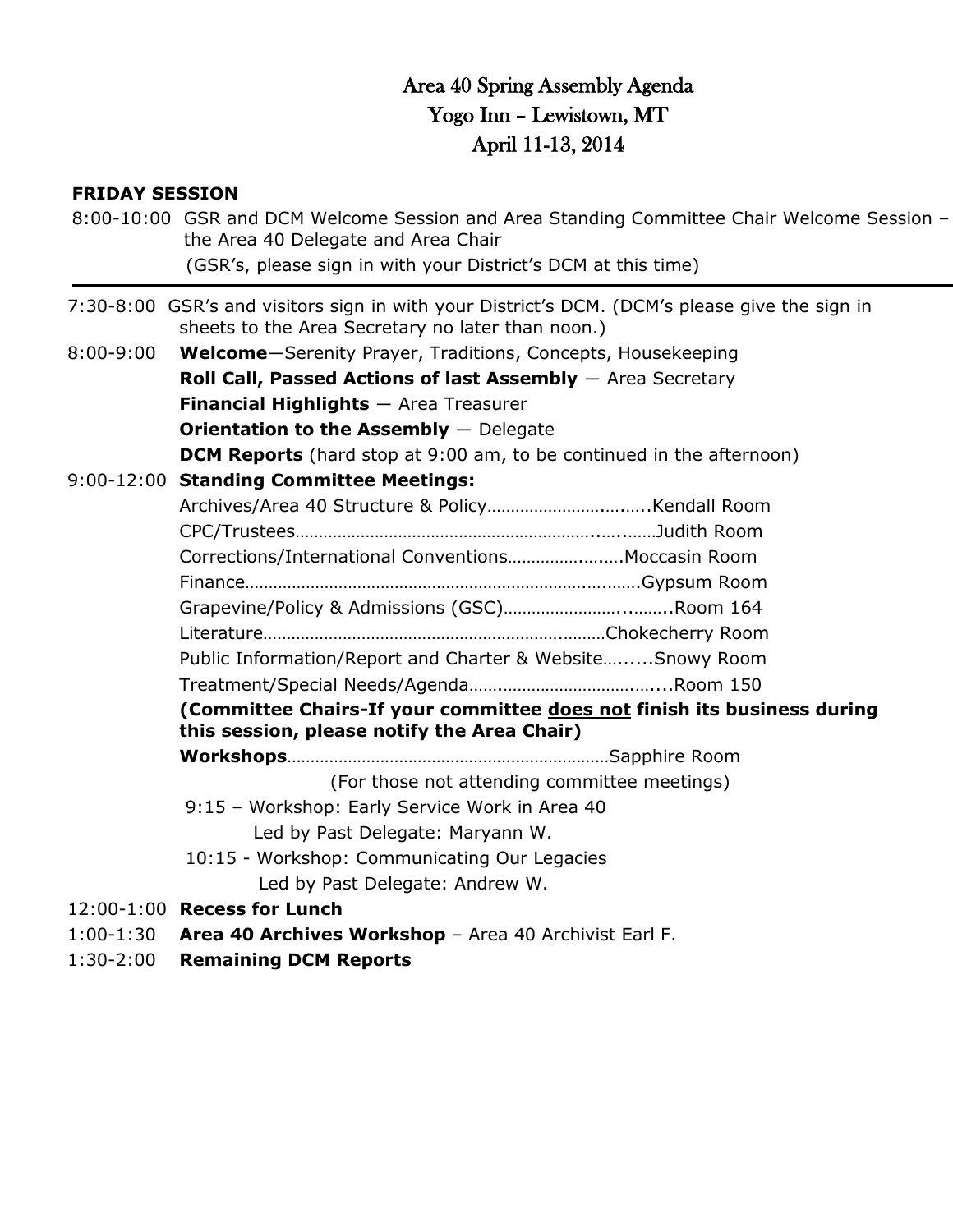#### 2:00-2:45 **Floor Assembly** ― **Committee Reports, Motions, and Discussion**

- Archives/Structure CPC/Trustees Corrections/International Conventions-Regional Forums Finance Grapevine/Policy & Admissions Literature Public Information/Report & Charter Treatment Facilities/Agenda
- 2:45-3:00 **Coffee Break**
- 3:00-5:00 **Floor Assembly Committee Reports, Motions, and Discussion**
- 5:00-7:00 **Recess for Dinner**
- 7:00-8:45 **Floor Assembly** ― **Committee Reports, Motions, and Discussion**
- 8:45-9:00 **Coffee Break**
- 9:00-10:00 **GSR Breakout** ― Led by Past Delegate: Andrew W. **DCM Breakout** ― Led by Past Delegate: Maryann W.

#### **SUNDAY SESSION**

8:00-8:30 **Roundup Reports**

**Intergroup Reports**

**WCRAASC Report**

- 8:30-9:00 **Past Delegate Sharing** (15 minutes each)
- 9:00–9:45 **Delegate's Report**
- 9:45-10:00 **Coffee Break**

#### 10:00-12:00 **Floor Assembly** - **Committee Reports, Motions, and Discussion**

(followed by general sharing as time allows.)

**Fall Assembly – September 19-21, 2014**

#### **Remember to make your reservations before you leave.**

**Smoking:** The Yogo Inn is a non-smoking facility. Smoking areas have been established outside. Please limit your smoking to these designated areas, use the receptacles provided, and stay away from the doorways.

The following is a list of agenda items and the Area Committees they have been assigned to for review. All items come from the General Service Conference and will be fully addressed at the General Service Conference later this month. In addition, there are Agenda Items that pertain to Area 40.

The Committee Chairs should have received a list of agenda items with, in most instances, corresponding background information sometime in February. This information is then passed on to other members of those committees for research, review and discussion, in turn providing for a well-informed conscience/decision. If your Group has any comments, questions, and concerns, or would like copies of any background information, please contact the appropriate Area Committee Chair. Your DCM has the names, phone numbers and addresses of the Area Committee should you need them. The names, phone numbers, and email addresses of the Area Committee members are also in The Triangle (the Area newsletter) and on the Area's website www.aa-montana.org.

The General Service Conference items that were submitted to the committees for review will not come to the floor of the Assembly as recommendations (a motion passed and seconded) but will instead be addressed through discussion to ensure that our Delegate is provided with a sense of Area 40's informed group conscience and to help her in preparation for the upcoming General Service Conference.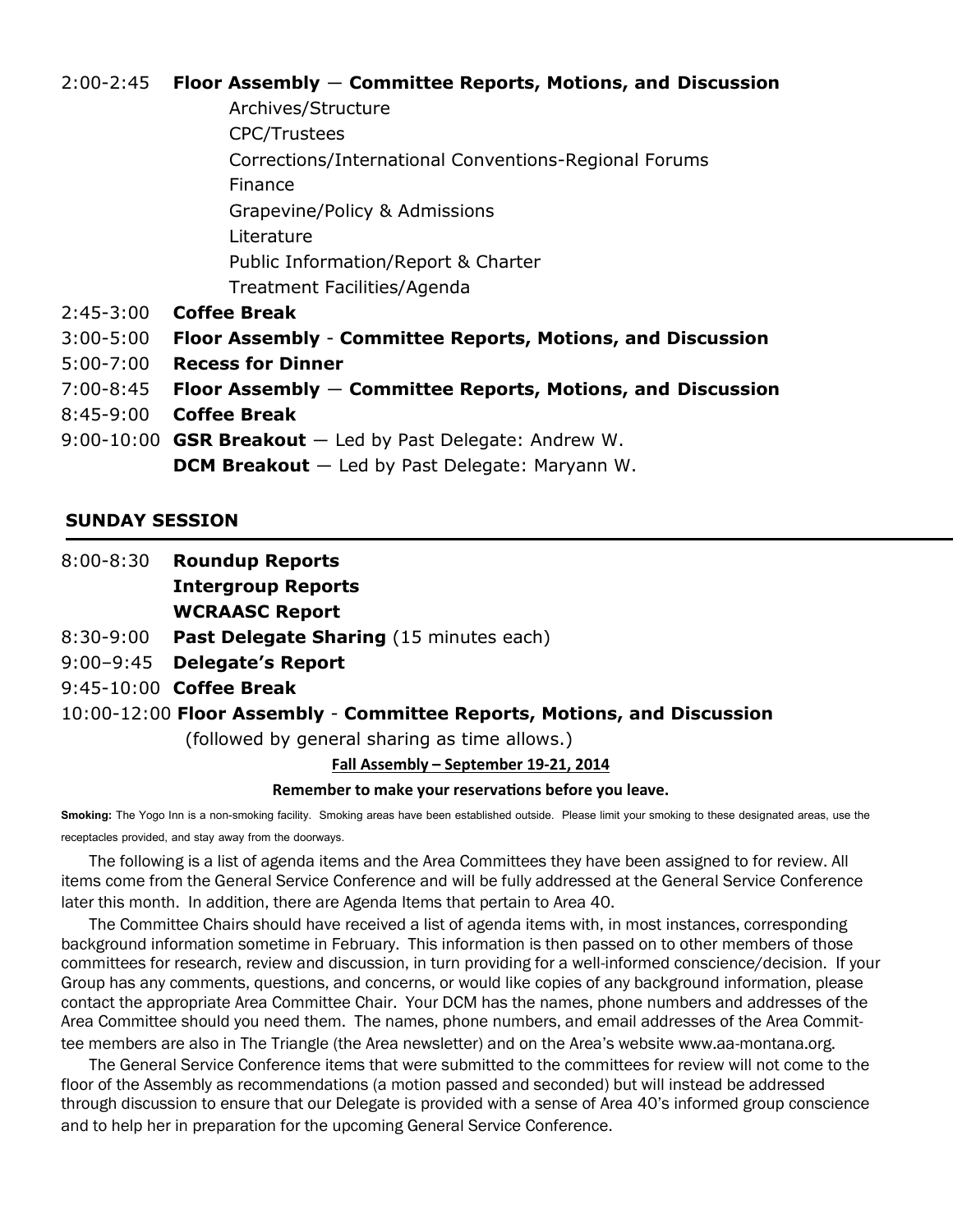Review Concepts I, II, III, X, XII and Tradition Two for a clearer understanding of the above process. The following Committees/Committee agenda items are listed in order of presentation.

#### Venue Ad hoc Committee – Paul L

A. Consider the Fall 2013 floor action: That the Area form an ad hoc committee to investigate other venues for the Area Assembly that are preferably centrally located and special needs accessible, and bring back recommendations to the Spring 2014 Assembly for a vote at that Assembly.

#### Archives/Area 40 Structure & Policy – Kira A

#### Archives – Area 40

- A. Review assembly report of the Area 40 Archives Chair
- B. Review assembly report of the Area 40 Archivist

#### Area 40 Structure & Policy

A. Consider the request that an ad hoc committee be formed to explore

possible solutions to the problem of some Area committees not having all of their appointed members present at the Area Assembly and available to participate in the decision making process of the committee.

B. Consider the proposal to redistrict the groups of Ashland, Birney, Busby, and Lame Deer to be included in District 31.

#### Archives – GSC

- A. Review revised draft video Markings on the Journey.
- B. Review Archives Workbook.

## Cooperation with the Professional Community/Trustees – Serena R

#### Cooperation with the Professional Community – Area 40

A. Review assembly report of the Area 40 CPC Chair

#### Cooperation with the Professional Community – GSC

- A. Consider changes to the section, "Referrals From Court and Treatment Facilities" in the pamphlet, "If You Are a Professional…"
- B. Consider changes to the pamphlet "A.A. as a Resource for the Health Care Professional."
- C. Review contents of the C.P.C. Kit and Workbook.

#### **Trustees**

- A. Review resumes of candidates for:
	- 1. Eastern Canada Regional Trustee
	- 2. Pacific Regional Trustee.
- B. Review slates of trustees and officers of the General Service Board of Alcoholics Anonymous,  $Inc$
- C. Review slate of directors of A.A. World Services, Inc.
- D. Review slate of directors of A.A. Grapevine, Inc.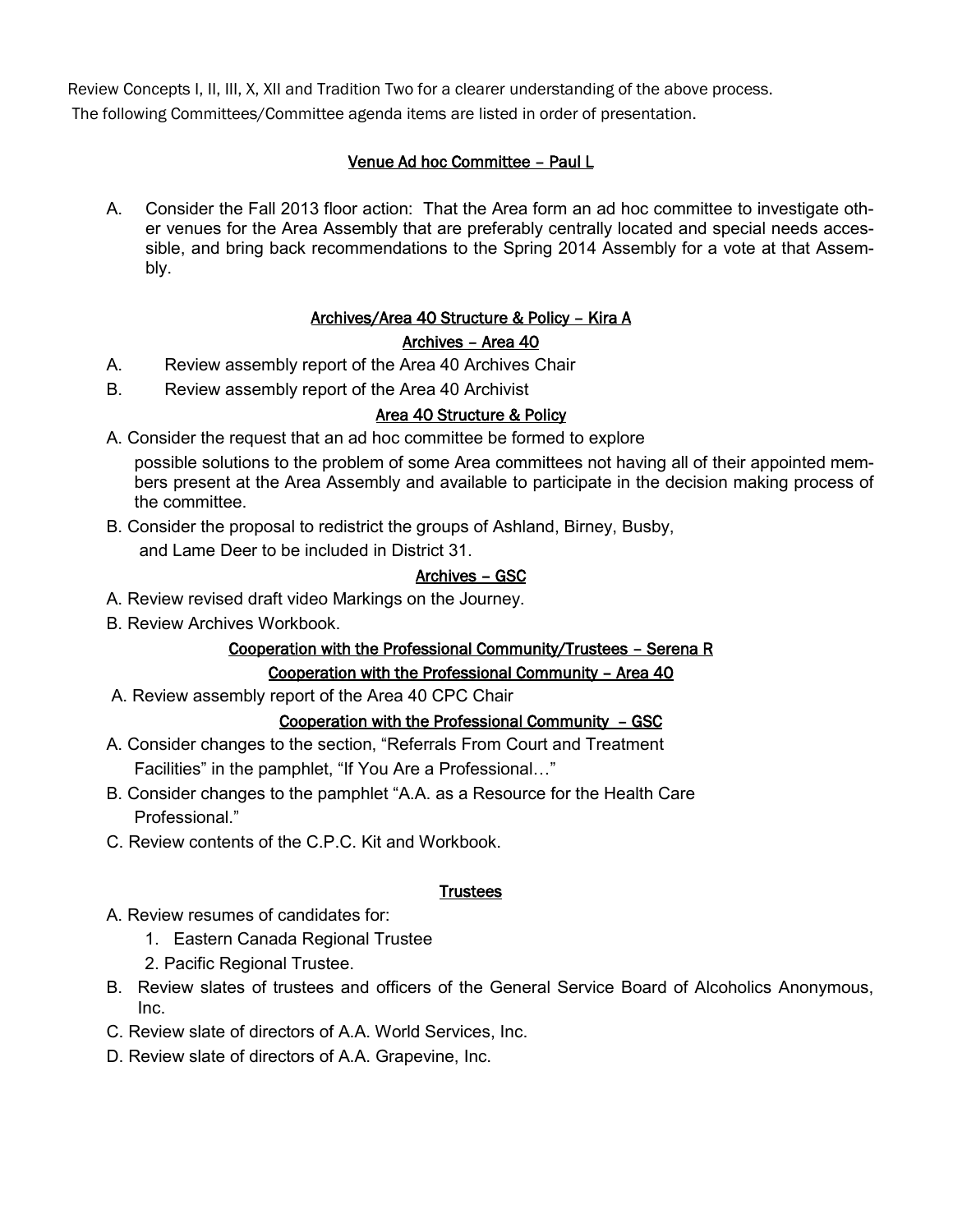### Corrections/International Conventions Regional Forums – Lee G

#### Corrections – Area 40

A. Review assembly report of the Area 40 Corrections Chair

#### Corrections – GSC

- A. Consider request for revisions to the section "What A.A. does NOT do" in the pamphlet "A Message to Corrections Professionals" to be consistent with similar text in C.P.C. literature.
- B. Consider the development of a new video to replace "It Sure Beats Sitting in a Cell" (DV-08).
- C. Review contents of Corrections Kit and Workbook.

#### International Conventions/Regional Forums

- A. Discuss anonymity-protected photograph of the flag ceremony to be taken at the 2015 International Convention.
- B. Consider a broadcast of the 2015 International Convention Opening Flag Ceremony, similar to the encrypted, anonymity-protected delayed Internet broadcast of the 2010 International Convention Opening Flag Ceremony.
- C. Discuss ways to encourage interest in Regional Forums and attract first-time attendees.

### Finance – Libbie L

#### Finance – Area 40

- A. Review assembly report of the Area 40 Treasurer
- B. Consider the request that commencing with the 2015 Budget, Area 40 consider incorporating all Archives/Archivist expenses and income into the general Area 40 Budget. This would eliminate the separate Archives Restricted account, and eliminate the \$500 budget line restriction for Archivist display and travel.

#### Finance – GSC

- A. Review suggested area contribution for delegate expense for the Conference.
- B. Review Self-Support Packet.

#### Grapevine/GSC Policy & Admissions – Sam B

#### Grapevine – Area 40

A. Review assembly report of the Area 40 Grapevine Chair

#### Grapevine – GSC

- A. Review Audio Strategy status update.
- B. Review A.A. Grapevine Board proposal to the 2014 Conference Committee on the Grapevine to significantly reduce the La Viña deficit.
- C. Review report from A.A. Grapevine Board on feasibility of producing one book in American Sign Language (ASL).
- D. Consider the list of suggested Grapevine book topics for 2015 and later.
- E. Reconsider publishing the "Alcoholism at Large" section of the Grapevine.
- F. Consider a request "to reaffirm the Right of Decision of the A.A. Grapevine Board to make formatting decisions for the A.A. Grapevine and La Viña magazines."
- G. Review suggested changes to pamphlet "A.A. Grapevine and La Viña: Our Meetings in Print" (P-52).
- H. Review Grapevine Workbook.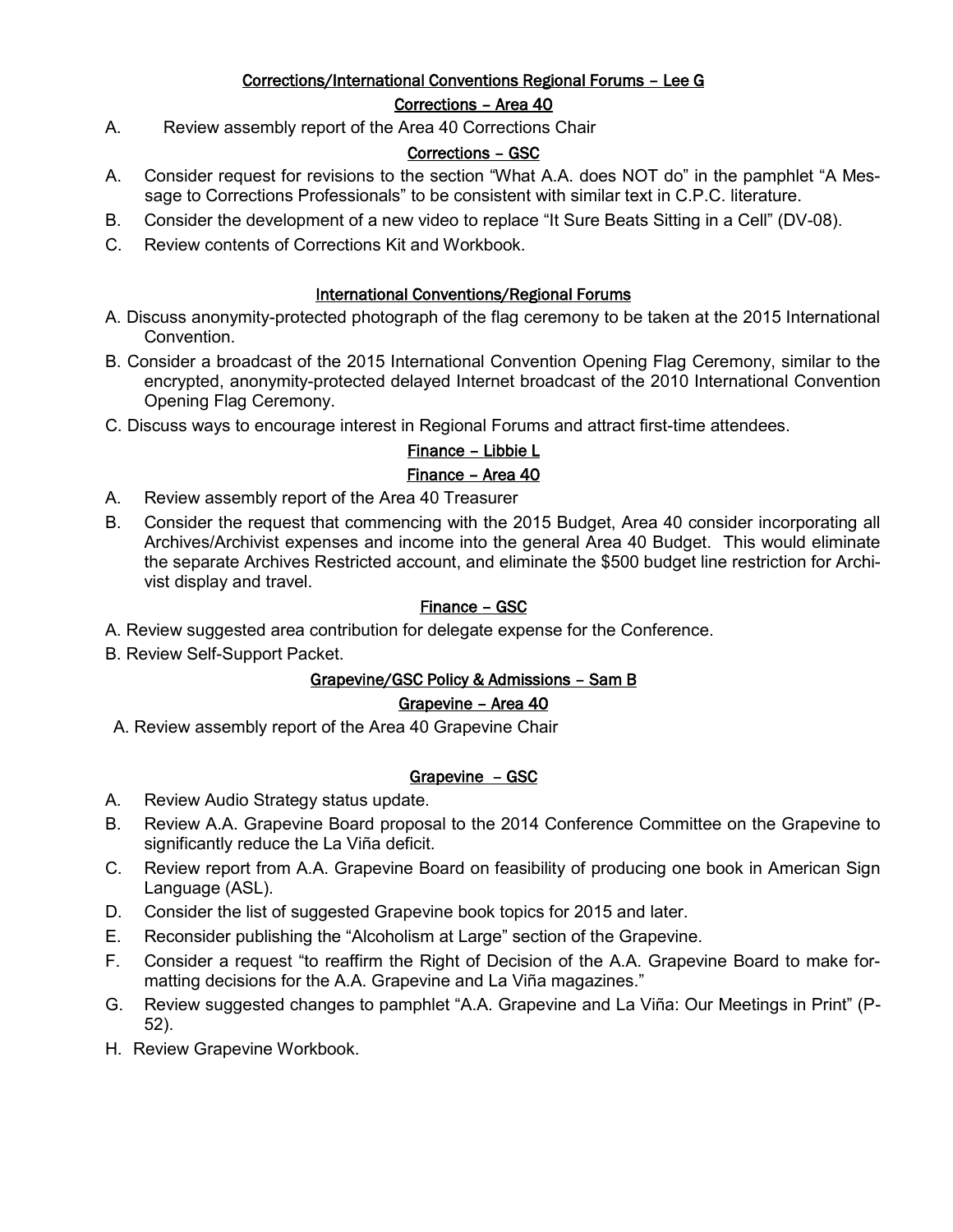#### Policy & Admissions

- A. Approve admission to the 2014 General Service Conference of Jennie Herd, alternate delegate, Area 85, Northwestern Ontario, in place of Ken Baker, the Panel 63 delegate for Area 85.
- B. Review dates for the 2017 General Service Conference.
- C. Consider a request that an anonymous electronic voting system be utilized at the General Service Conference on all nonelection votes for a trial period.
- D. Reconsider the 2008 Conference Advisory Action regarding responsibility for site selection of the General Service Conference.

#### Literature – Nick D

#### Literature - Area 40

A. Review assembly report of the Area 40 Literature Chair

#### Literature – GSC

- A. Review the draft revised pamphlet "Circles of Love and Service."
- B. Review revised draft of the proposed pamphlet on spirituality.
- C. Discuss suggested change to the pamphlet "The Twelve Concepts for World Service Illustrated."
- D. Discuss suggested changes to the pamphlet "Questions & Answers on Sponsorship."
- E. Discuss suggested changes to Living Sober.
- F. Consider the use of the circle and triangle as an unofficial A.A. service mark on Conference-approved literature.
- G. Consider a request to create a pamphlet for alcoholics with mental illness.
- H. Consider a request to add "Nonalcoholics are welcome to attend open meetings as observers" to the end of the Primary Purpose (Blue) card.
- I. Approve a correction to inaccurate text related to the addition of appendices in the Preface of Alcoholics Anonymous.

#### Public Information/Report & Charter – Luke S

#### Public Information – Area 40

- A. Review assembly report of the Area 40 Public Information Chair
- B. Review assembly report of the Area 40 Webmaster.
- C. Review assembly report of the Area 40 Triangle Chair
- D. Consider the request to add Montana A.A. Intergroups as entities that can submit events to the Area 40 webmaster for inclusion on the Calendar of the Area 40 website.

#### Public Information – GSC

- A. Review 2014 Comprehensive Media Plan from the trustees' P.I. Committee.
- B. Consider report from the trustees' P.I. Committee regarding G.S.O.'s A.A. Website.
- C. Consider that the 2014 A.A. Membership Survey be conducted by Area on a random basis as was done in the 2011 A.A. Membership Survey.
- D. Public Service Announcements (P.S.A.s):
	- 1. Review report from trustees' P.I. Committee on A.A. Video P.S.A.s.
	- 2. Review current video P.S.A.s for relevance and usefulness.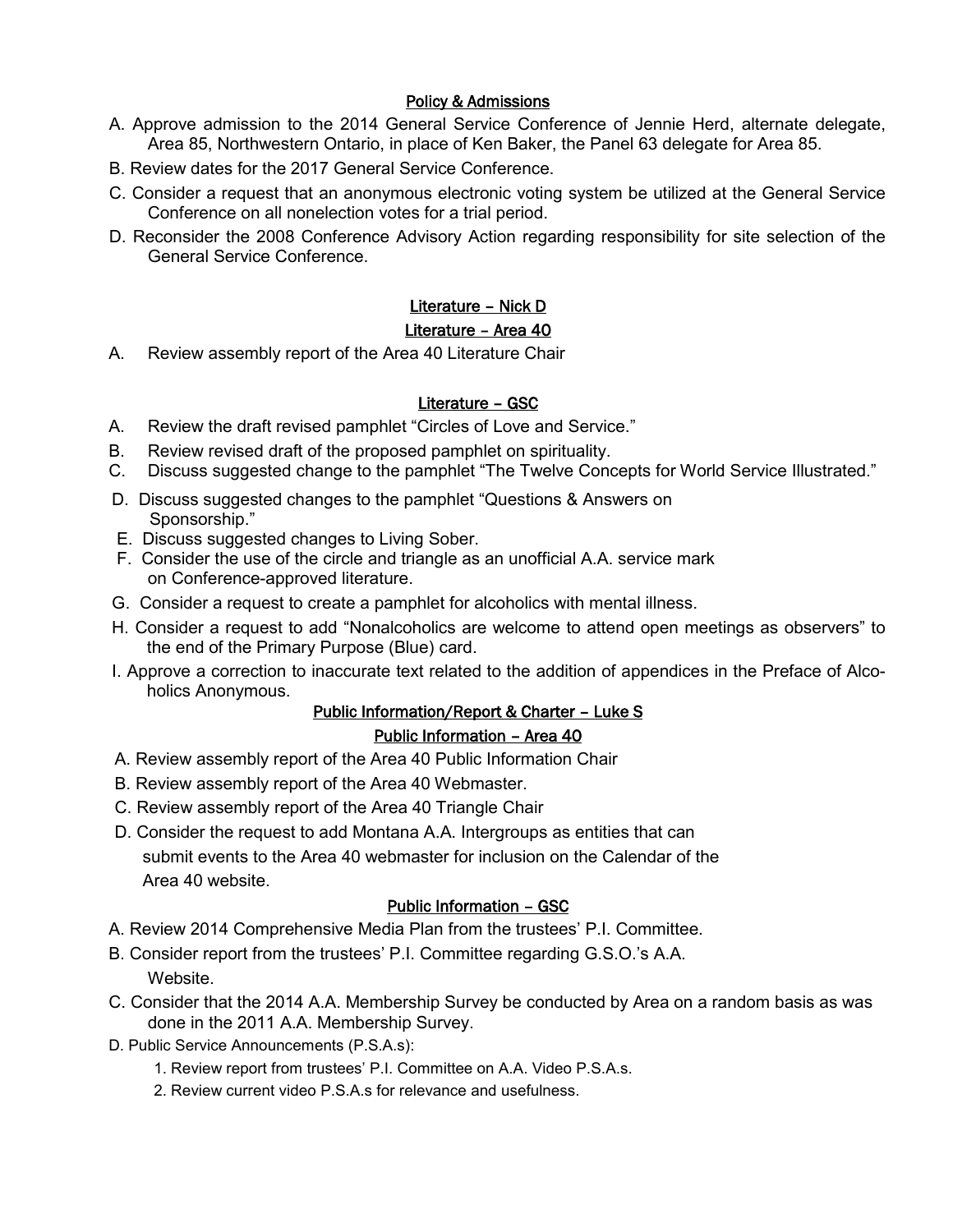- 3. Consider production of new video P.S.A. and evaluation of the
- 4. Consider revisions to the Anonymity Card (F-20).

E. . Review progress report on development of a brief video on anonymity. discuss how delegates might stimulate local discussions in light of ongoing anonymity concerns.

F. Review contents of P.I. Kit and Workbook.

G. Review final report on the centralized distribution, tracking video P.S.A. for the Spanish-speaking community, "Tengo Esperanza.

#### Report and Charter

- A. The A.A. Service Manual, 2014-2015 Edition:
	- 1.Review revisions from the A.A.W.S. Board.
	- 2. Review revisions from the General Service Board.
	- 3. Review list of editorial updates.
	- 4. Consider draft text for "Advisory Action" and "Additional Committee Consideration" as additions to the Glossary of General Service Terms that begins on page S19.
	- 5. Consider draft text regarding duties and qualifications of "Secretary and Registrar" on page S45.
- B. Consider request to modify Article III of the Current Conference Charter.
- C. Discuss A.A. Directories (Canada, Eastern U.S., and Western U.S.).
- D. Discuss General Service Conference Final Report:
	- 1. Reconsider the 2013 Conference Advisory Action regarding editing Area Service Highlights.

#### Treatment/Special Needs-Accessibilities/Agenda – Brandon M

#### Treatment/Special Needs-Accessibilities – Area 40

- A. Review assembly report of the Area 40 Treatment Chair
- B. Report on the item passed at the 2013 Fall Assembly recommending "that the Treatment Committee develop a mechanism to ascertain special needs accommodations and report back to the Spring Assembly in 2014."

#### Treatment/Special Needs-Accessibilities – GSC

- A. Consider proposal to revise the pamphlet "Bridging the Gap" to expand its scope to include information on related corrections service activity.
- B. Review contents of Treatment Kit and Workbook.
- C. Review contents of Special Needs/Accessibilities Kit and Workbook.

#### Agenda

- A. Review suggestions for the theme of the 2015 General Service Conference.
- B. Discuss presentation/discussion topic ideas for the 2015 General Service Conference.
- C. Review the General Service Conference Evaluation Form.
- D. Review the revised description of the Conference Agenda Committee in Chapter 8, Conference Committees in the 2013-2014 Edition of The A.A. Service Manual.

#### **Fall Assembly – September 19-21, 2014**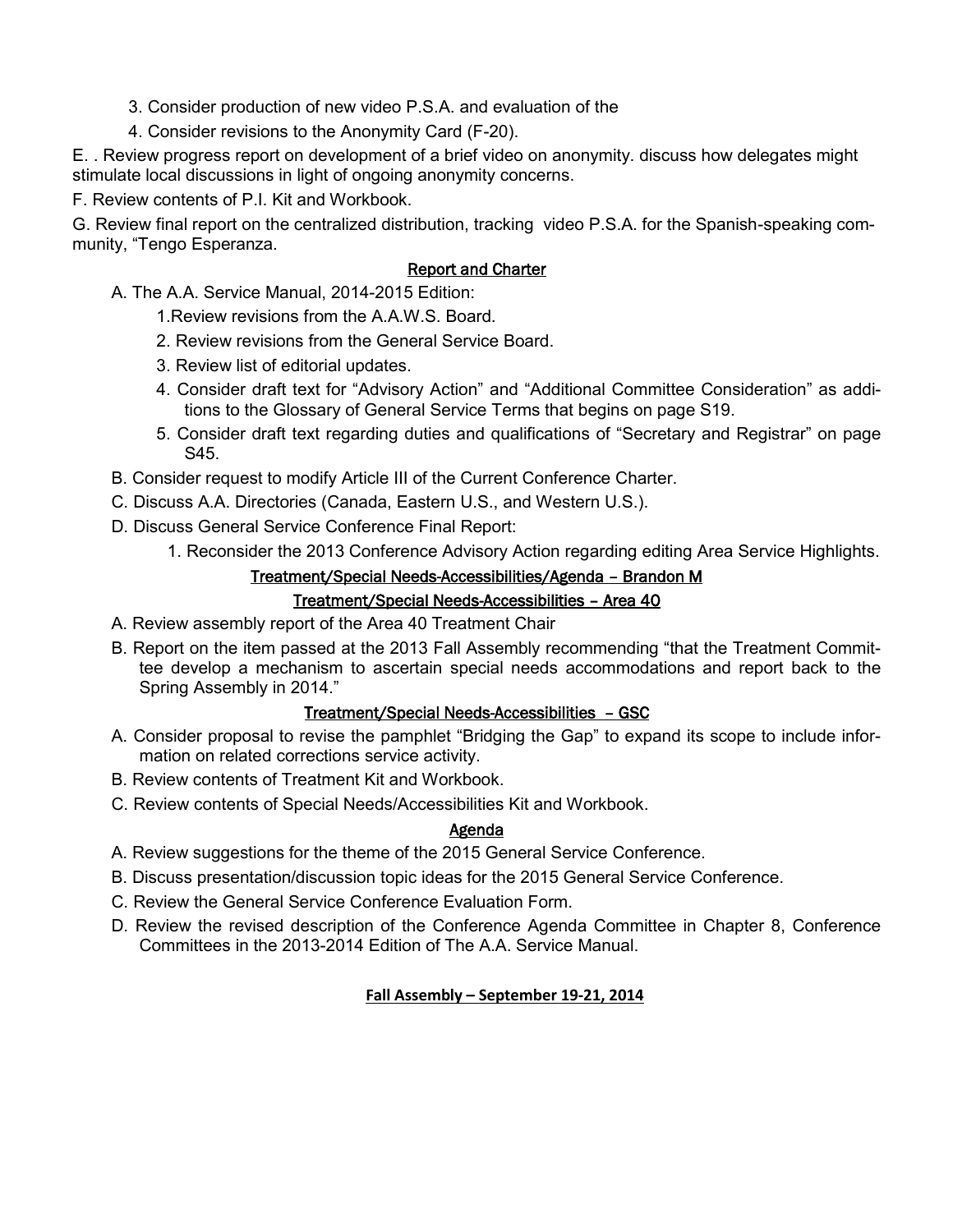## **Area 40 Archival Material About Pre-Assemblies**

The only official action taken by Area 40 on Pre-Assemblies was the recommendation that passed at the 2008 Assembly by a vote of 64-8. That recommendation was worded as follows: *Archives/Structure recommends that Pre-Assemblies continue to be held in Area 40 prior to each Spring Assembly.*

So, a reasonable answer to the questions you've been getting would be - "Yup, still doing em!"

I've compiled a packet of information on Pre-Assemblies, which I'll be mailing to both Tim H. and yourself. This packet contains all the information I provided the ad hoc committee for background material for their consideration report that was requested by the 2007 Fall Assembly. Their report is also included in the packet.

I spoke with Tim H. on the phone a couple of days ago and let him know that I would be getting this packet off to him. I mentioned to him, and feel compelled to mention to you here, that the Area 40 Archives Chair has nothing to do with the Pre-Assemblies other than dealing with any agenda items that might be placed on the Archives/Area 40 Structure and Policy Committee agenda, and showing up at the ones he/ she is invited to. In fact, **there is no service position in the Area 40 service structure charged with any oversight of Pre-Assembly planning, scheduling, or facilitation.** These events are and have always been purely District driven. The unofficial policy of Area 40 has been "build it, and we will come." The Districts have always been the ones who organize, schedule and run these events, extending invitations to the Area Committee as they see fit.

You will notice in the ad hoc committee report that they suggest the possibility of the Area Secretary undertaking a liaison role between Area 40 and the Districts however; this suggestion did not make it out of committee.

I hope this information helps in clarifying Area 40's stance on Pre-Assemblies. I'll be getting that packet in the mail tomorrow, 2.27.09.

Thanks for all you do.

Provided by: Earl F., Area Archivist, as background information about Pre-Assemblies in Area 40.

Sharon's Address While At The General Service Conference

Sharon Stevenson Hilton Westchester 699 Westchester Ave Rye Brook, NY 10573

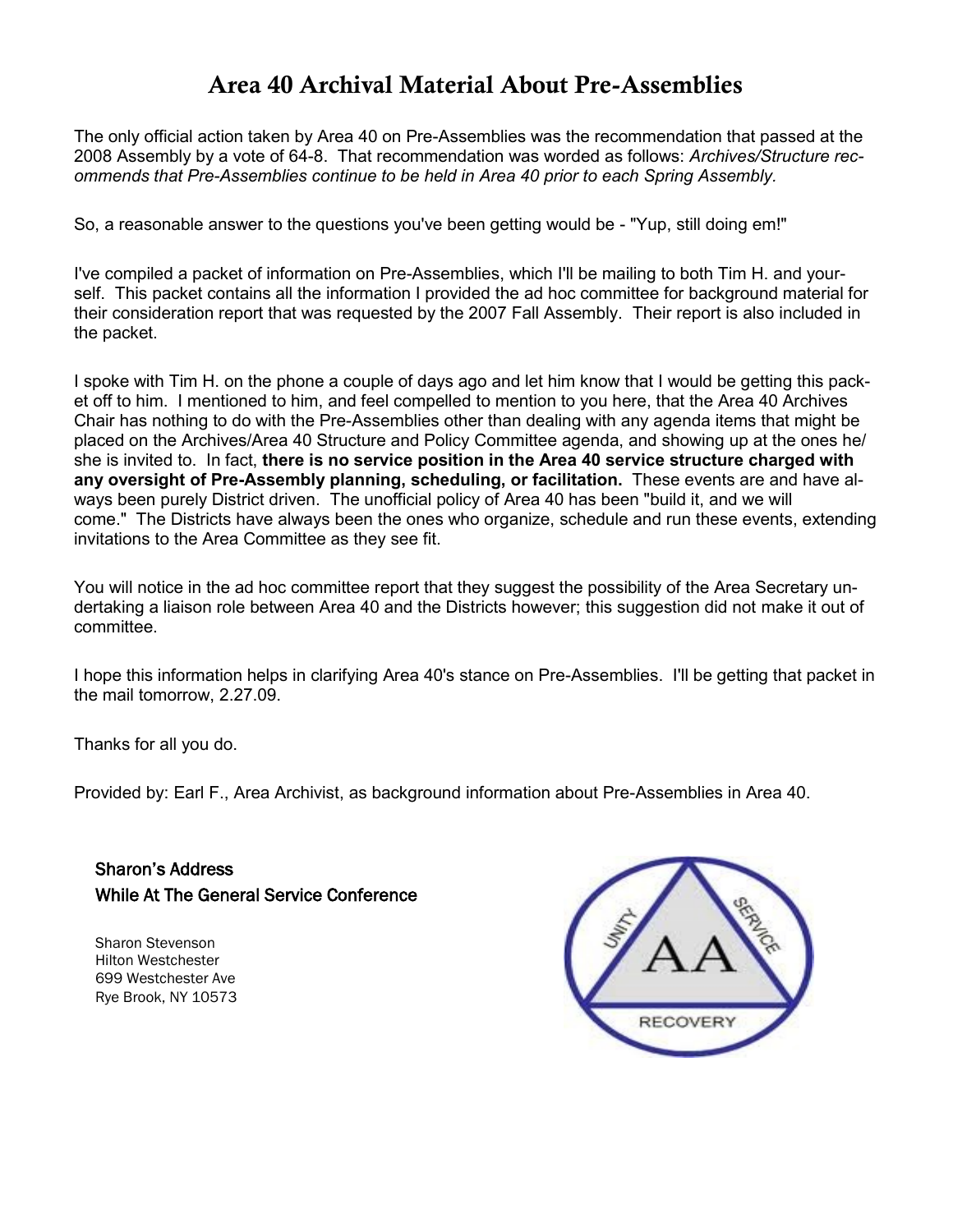# **2014 Events**

\*\*Northern Rockies Pockets of Enthusiasm, Helena, March 14-15th \*\*St. Patrick's Sober Day Fest, Sidney, March 15th \*\*Pre-Assembly, Missoula, March 22nd \*\*Pre-Assembly, Billings, March 29th \*\*12-Step Study, Great Falls, March 29th \*\*Flathead Valley Birthday Celebration, Columbia Falls, March 29th \*\*District Agenda Review, Forsyth, April 5th \*\*Spring 2014 Area Assembly, Yogo Inn, Lewistown, April 11th-13th \*\*Spring 2014 Round Up, Fairmont Hot Springs, Anaconda, May 2nd-4th \*\*MSP Volunteer Orientation, MSP Deer Lodge, May 17th \*\*Big Fork 8th Annual Campout, Swan Lake, June 6-8th \*\*Prison Mini Conference, MSP Deer Lodge, June 7th \*\*Beartooth Mountain Conference, South of Big Timber, June 27-29th \*\*Fall 2014 Area Assembly, Yogo Inn, Lewistown, September 19th-21st

For flyers and information see the calendar on aa-montana.org. If you'd like your activity to be included in the Triangle (and on the Area 40 website) please email it to calendar@aa-montana.org.